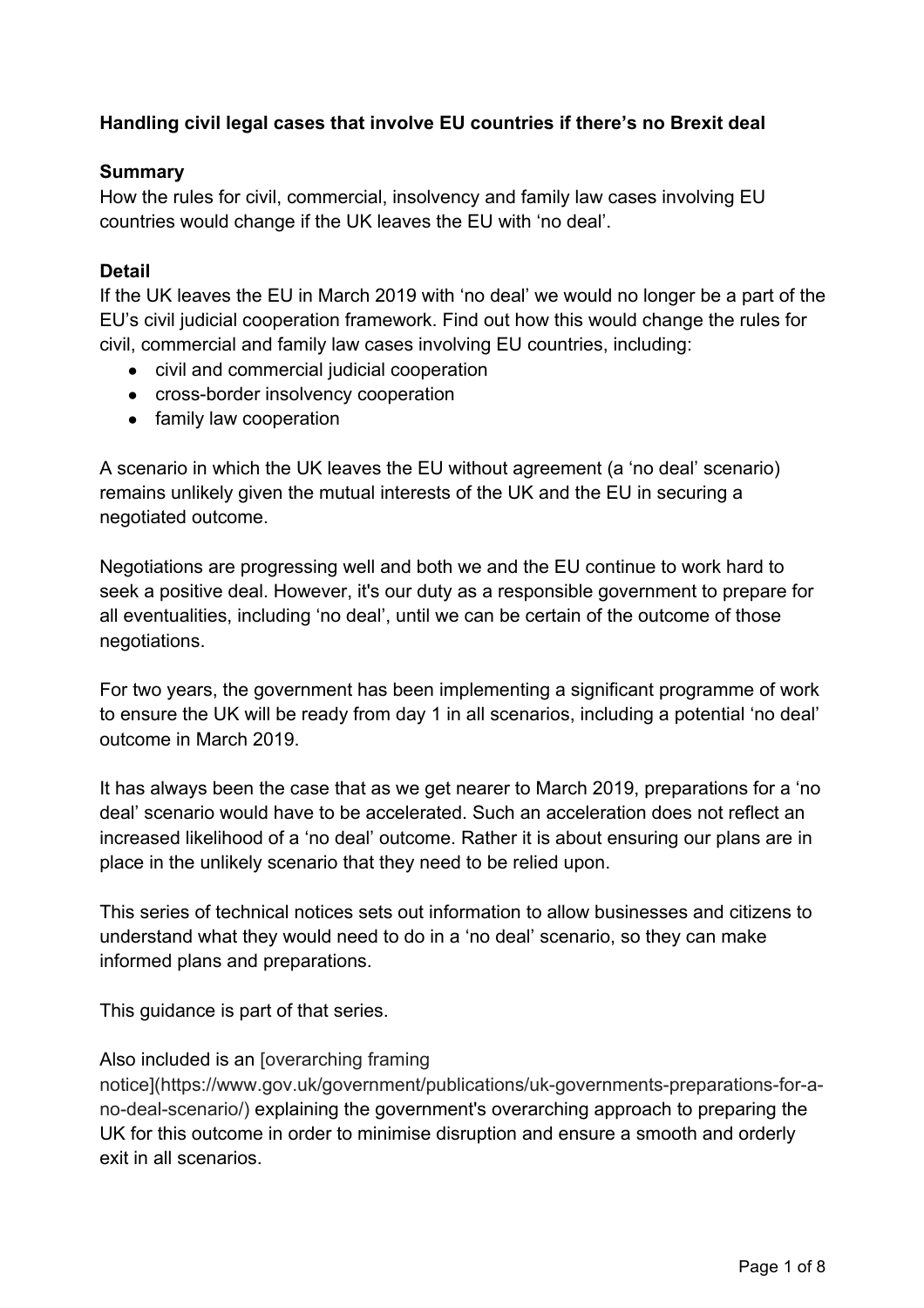We are working with the devolved administrations on technical notices and we will continue to do so as plans develop.

# **Before 29 March 2019**

Currently, the UK applies EU rules to determine:

- which country's courts hear a civil, commercial or family law case raising crossborder issues with other EU countries (jurisdiction)
- which country's laws apply (applicable law)
- how a judgment obtained in one EU country should be recognised and enforced in another (recognition and enforcement)
- how cross-border legal procedural matters are handled (such as taking evidence in one country for use in proceedings in another)

A number of different EU instruments make up the current system. These cover rules for civil and commercial disputes, including insolvency, and for family law matters. We also apply a number of international agreements because of our EU membership, which enable elements of civil judicial cooperation with non-EU countries.

A list of these instruments and international agreements can be found in the list of [EU civil judicial instruments and international agreements](#bookmark=id.bso3aximbcr3).

These instruments and agreements currently operate in each of the UK's separate and distinct legal systems.

- England and Wales, which operates a common law system
- Scotland, which operates Scots law, a mixed system
- Northern Ireland, which also operates a common law system

### **After March 2019 if there's no deal**

In the unlikely event of 'no deal', there would be no agreed EU framework for ongoing civil judicial cooperation between the UK and EU countries. Most of the EU rules operate on the basis of reciprocity between EU countries. If the UK continued to apply the rules unilaterally after exit, the UK's status as a third country would mean that EU countries would not consider the UK to be covered by these rules. As a result, UK citizens, businesses and families would not benefit from these rules.

Because of this loss of reciprocity, in the event of a no-deal scenario, we would repeal most of the existing civil judicial cooperation rules and instead use the domestic rules which each UK legal system currently applies in relation to non-EU countries. In some specific areas, detailed below, we would retain elements of the current EU rules, where they either do not rely on reciprocity to operate or where they currently form the basis for our existing domestic or international rules.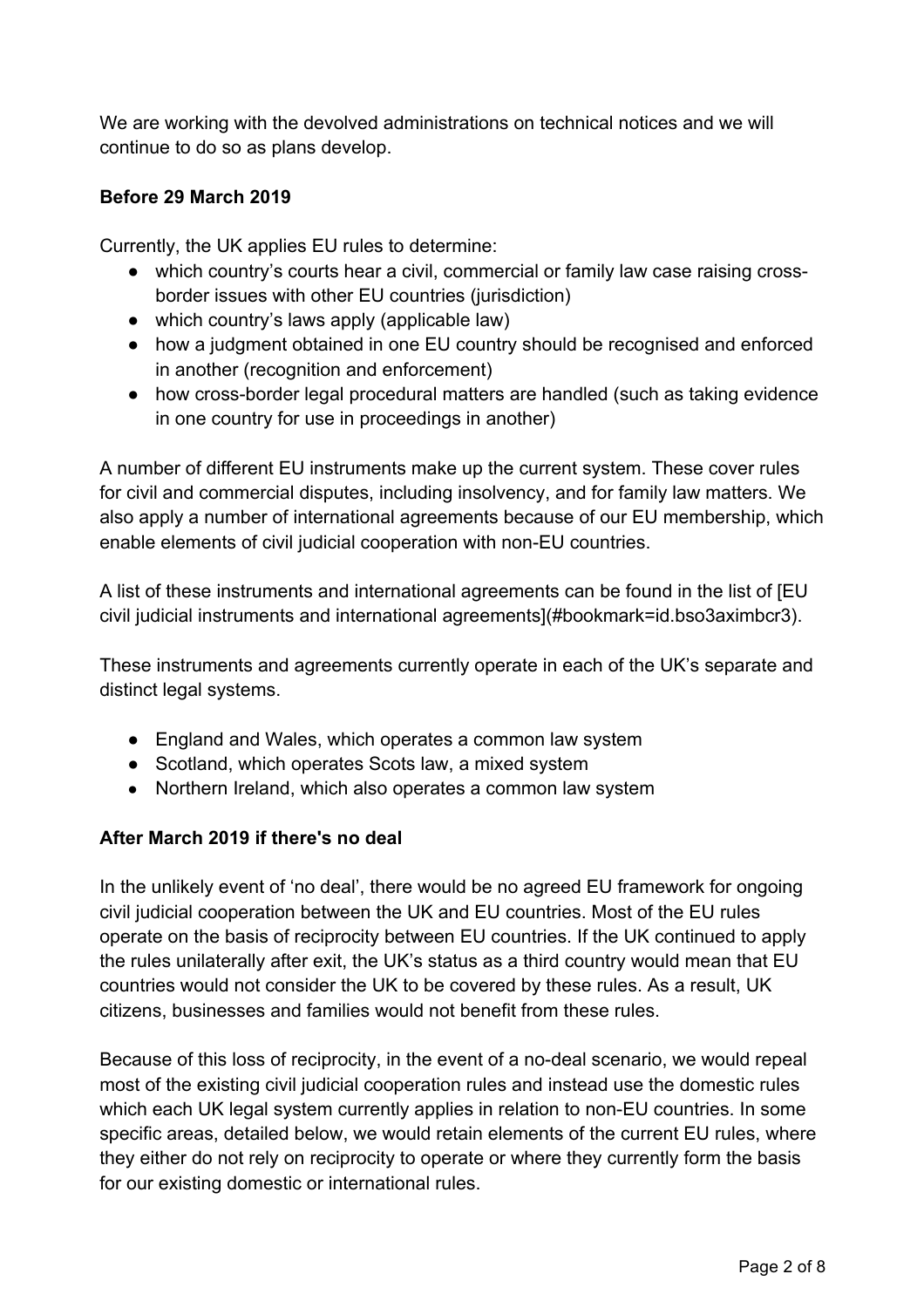We would also continue to apply existing international agreements, such as the [Hague Conventions](https://www.hcch.net/en/states/hcch-members/details1/?sid=75), which in many areas provide alternative rules covering the same areas as the EU-specific instruments, although they are not always as comprehensive. Where the UK currently participates in Hague Conventions because of our EU membership (namely the 2005 Hague Convention on Choice of Court Agreements and the 2007 Hague Convention on Maintenance), we would make the necessary arrangements to continue to participate in these international agreements in our own right.

Any party to a cross-border legal dispute, including businesses, consumers and families, would need to consider the effect that these changes would have on any existing or future cases involving parties in EU countries. Where appropriate you may wish to seek professional legal advice on the implications of these changes for your individual circumstances.

# **Civil and commercial judicial cooperation**

In the absence of a deal with the EU, the following rules would be repealed for all parts of the UK:

- Brussels Ia: which provides rules to decide where a case should be heard when it raises cross-border issues between the UK and other EU countries, and the recognition and enforcement of civil and commercial judgments between EU countries
- The Enforcement Order, Order for Payment and Small Claims Regulations: which establish EU procedures for dealing with, respectively, uncontested debts and claims worth less than EUR5,000
- The EU/Denmark Agreement: which provides rules to decide where a case would be heard when it raises cross-border issues between Denmark and EU countries, and the recognition and enforcement of civil and commercial judgments between the EU and Denmark
- The Lugano Convention: which is the basis of our civil judicial relationship with Norway, Iceland and Switzerland: This would not prevent us applying to re-join the Lugano Convention in our own right at a later date

For rules in these areas, we would instead revert to the existing domestic common law and statutory rules, which currently apply in cross border cases concerning the rest of the world, to govern our relationship with the remaining EU countries (and Iceland, Norway and Switzerland).

Businesses, individuals and legal practitioners would need to consider how these rules interact with the domestic rules of relevant EU countries to determine how jurisdiction in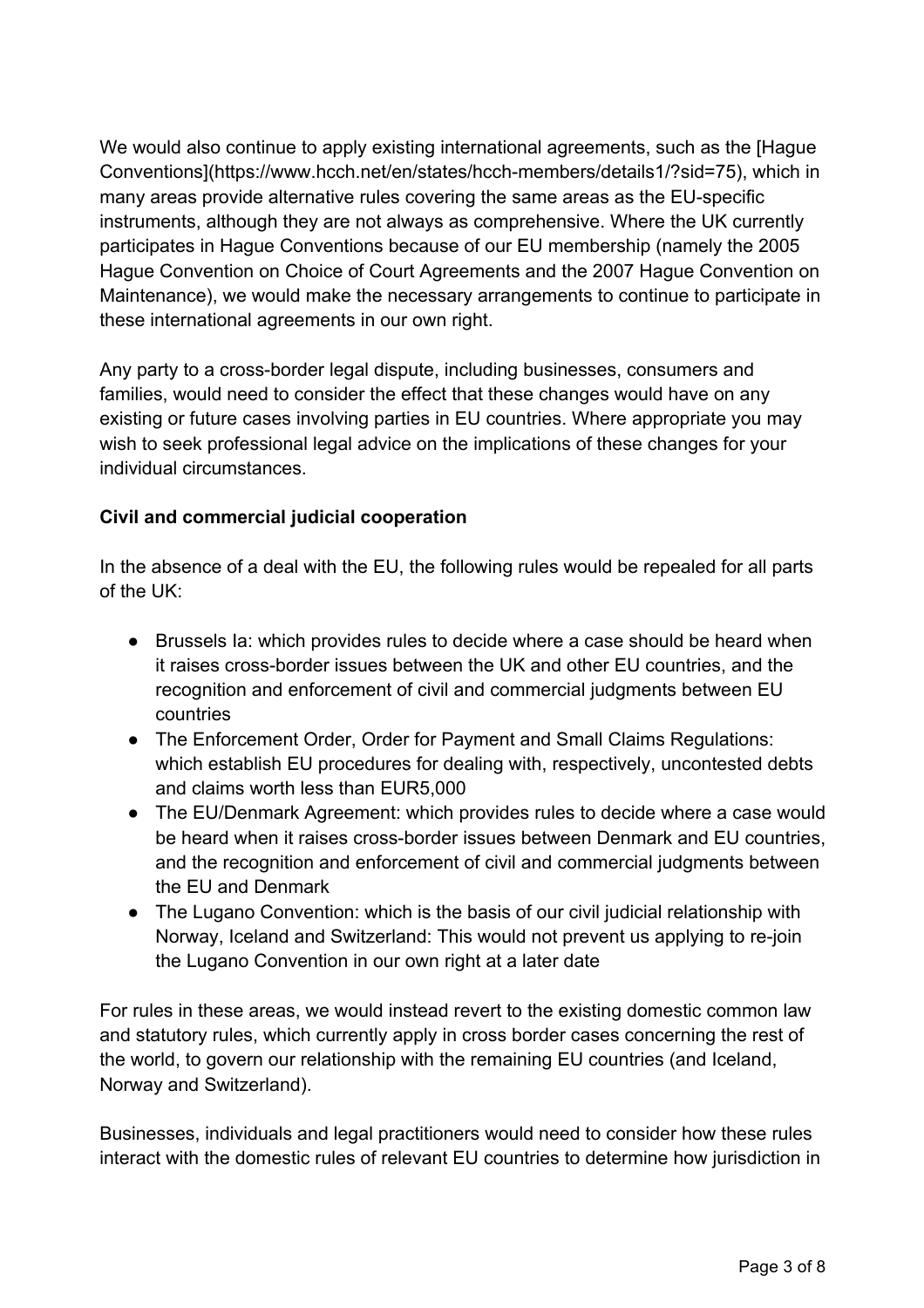cross-border disputes should be established and whether any judgments should be recognised and enforced.

In certain cases, the interaction between these rules may not be clear and certain countries may not recognise judgments from UK courts. Businesses and individuals may wish to take legal advice about how these changes may affect your individual circumstances.

All parts of the UK would retain the Rome I and Rome II rules on applicable law in contractual and non-contractual matters, which generally do not rely on reciprocity to operate. This would ensure that businesses and individuals could generally continue to use the same rules as at present to determine which law would apply in cross-border disputes.

In the event of 'no deal', we would take the necessary steps to formally re-join the 2005 Hague Convention on Choice of Court Agreements in our own right (we currently participate because of our EU membership). It is anticipated that the convention would come in to force across the UK by 1 April 2019. Where appropriate, individuals and businesses would need to consider what this would mean for any existing choice of court agreements made under either the Brussels regime or the 2005 Hague Convention, including the implications of any gap in coverage by the 2005 Hague Convention between 29 March and 1 April 2019.

### **Cross-border insolvency cooperation**

The majority of the Insolvency Regulation, which covers the jurisdictional rules, applicable law and recognition of cross-border insolvency proceedings, would be repealed in all parts of the UK. We would retain the EU rules that provide for the UK courts to have jurisdiction where a company or individual is based in the UK, and the law will ensure that insolvency proceedings can continue to be opened in those circumstances. But after exit, the EU Insolvency Regulation tests would no longer restrict the opening of proceedings, and so it would also be possible to open insolvency proceedings under any of the tests set out in our domestic UK law, regardless of whether (or where) the debtor is based elsewhere in Europe.

UK insolvency practitioners would need to make applications under an EU country's domestic law in order to have UK orders recognised there. In certain circumstances, some EU countries may not recognise UK insolvency proceedings, for example if that would prevent creditors from taking action against the assets held in that country. Where appropriate, insolvency practitioners may wish to take professional advice on the prospects of successfully obtaining recognition for a UK insolvency order in an EU country. EU insolvency proceedings and judgments would no longer be recognisable in the UK under the EU Insolvency Regulation, but may be recognised under the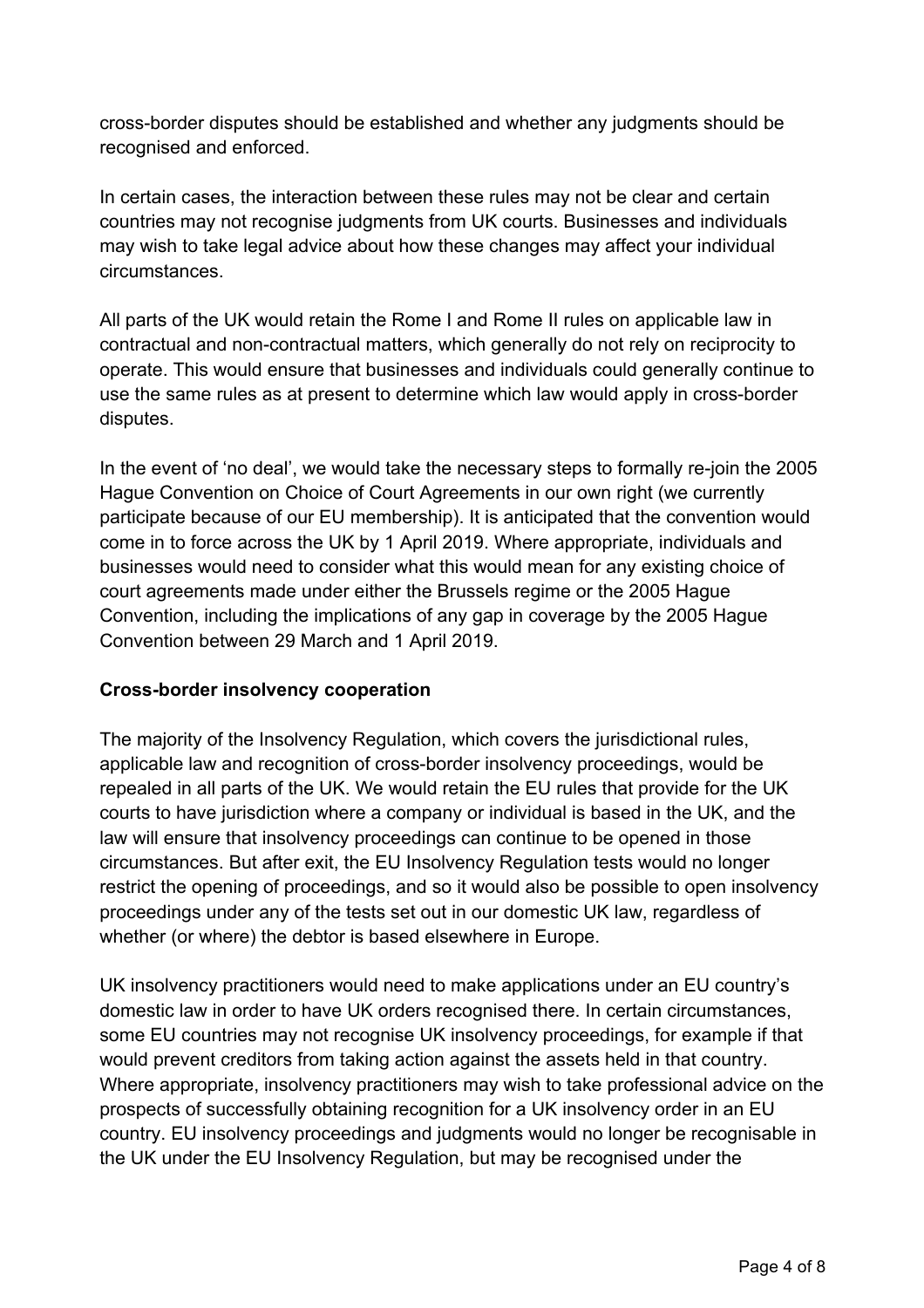UNCITRAL Model Law on Cross-Border Insolvency, which already forms part of the UK's domestic rules on recognising foreign insolvencies.

# **Family law cooperation**

In family law cooperation, the key EU regulations are Brussels IIa (which covers jurisdictional rules in matrimonial and parental responsibility matters, the recognition and enforcement of related judgments and supplementary rules on child abduction) and the Maintenance Regulation (which covers jurisdictional rules for maintenance decisions and the recognition and enforcement of related judgments).

We are a contracting state in our own right to a number of Hague Conventions on family law, which cover many of the same areas as the Brussels IIa and Maintenance Regulations. Where this is the case, we would repeal the existing EU rules and switch to the relevant Hague Conventions. The relevant rules covered by the Hague Conventions are:

- parental responsibility matters, including jurisdiction, recognition and enforcement
- rules for the return of abducted or wrongfully retained children
- maintenance recognition and enforcement
- central authority cooperation

There is also a Hague Convention on divorce recognition, which has been implemented by provisions in the Family Law Act 1986. We would continue to use these wide recognition rules in the UK to recognise overseas divorces.

In child abduction cases, our participation in the 1980 Hague Convention means that most of the measures we currently operate with EU countries would not change. We will however repeal the child abduction override provisions contained within Brussels IIa. These rules (which, in certain circumstances, allow an order from a court of an EU Member State to override an order made by another court not to return a child) are based on reciprocity and would no longer operate effectively if the UK leaves the EU with 'no deal'.

We would take the necessary steps to formally re-join the 2007 Hague Maintenance Convention (in which we currently participate because of our EU membership). It is anticipated that it would come into force by 1 April 2019. Parties would need to consider the implications for any new maintenance applications made during the gap in coverage between 29 March and 1 April 2019.

While there are some differences between the EU and Hague rules in these areas, the Hague Conventions provide an effective alternative to the EU rules. Families and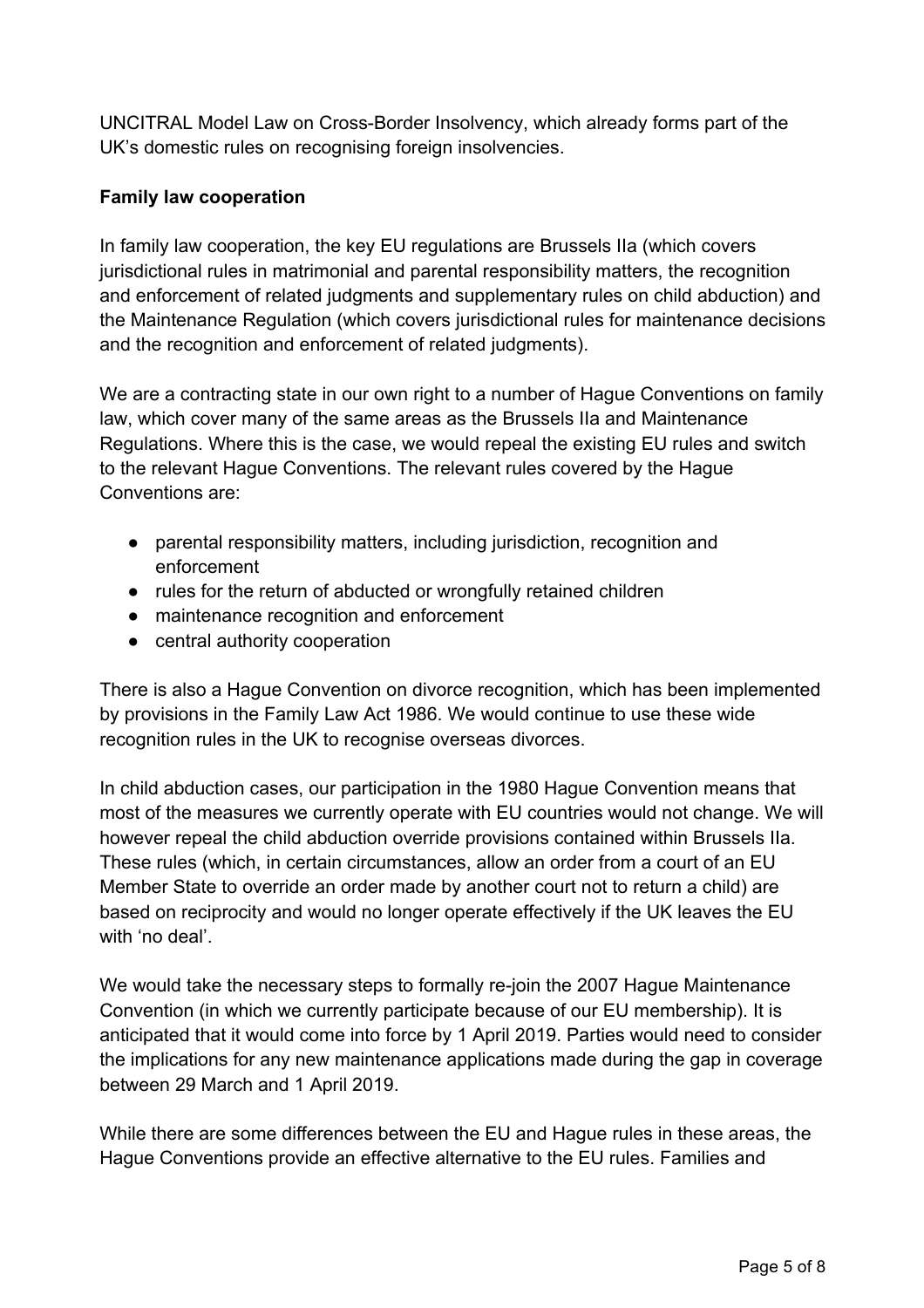individuals may wish to take legal advice as to how these changes may relate to your circumstances.

# **Family law cooperation without corresponding Hague Conventions**

In some areas of family cooperation there are no relevant Hague Conventions to fall back on. In most of these cases, we would repeal the EU rules and proceed as follows.

Currently divorce jurisdiction in UK is primarily based on the Brussels IIa rules for all cases. An additional basis for jurisdiction, the sole domicile of either party to the marriage, is only available as a basis of jurisdiction if no other EU court has jurisdiction.

In England, Wales and Northern Ireland we would repeal the Brussels IIa rules. The different bases for divorce jurisdiction set out in Article 3 of Brussels IIa (save for joint application which is not applicable) would be replicated in English, Welsh and Northern Irish domestic law so that these bases apply for England, Wales and Northern Ireland for all cases. The additional basis of sole domicile of either party, would be available for all cases. The Scottish Government is considering the best approach for Scotland in the area of divorce jurisdiction.

The EU *'lis pendens'* rules which require courts to halt divorce proceedings if an EU court has already begun to consider the case, would be repealed for all parts of the UK as they would not be reciprocated by the EU courts. Instead the courts in each UK jurisdiction would decide which is the most appropriate court to hear a case, as they currently do for cases outside the scope of Brussels IIa.

These changes in divorce jurisdiction and recognition provisions would be replicated for same sex marriages and civil partners in all applicable parts of the UK. We would also retain domestic rules that allow for the UK to provide a divorce or dissolution jurisdiction of last resort for cases where the couple formed their relationship under the law here and other states do not recognise their same sex marriage or civil partnership.

For decisions in relation to the jurisdiction for maintenance cases**,** we would intend broadly to adopt the position prior to the introduction of the Maintenance Regulation and other EU rules. The jurisdiction grounds of this would vary depending on the type of maintenance sought and in which part of the UK the case is brought.

All parts of the UK would unilaterally recognise incoming Civil Protection Measures from EU countries, to ensure that vulnerable individuals would continue to be protected.

The impact of these changes on individual families would vary dependent on their circumstances and, if appropriate, you may wish to seek legal advice on what steps to take.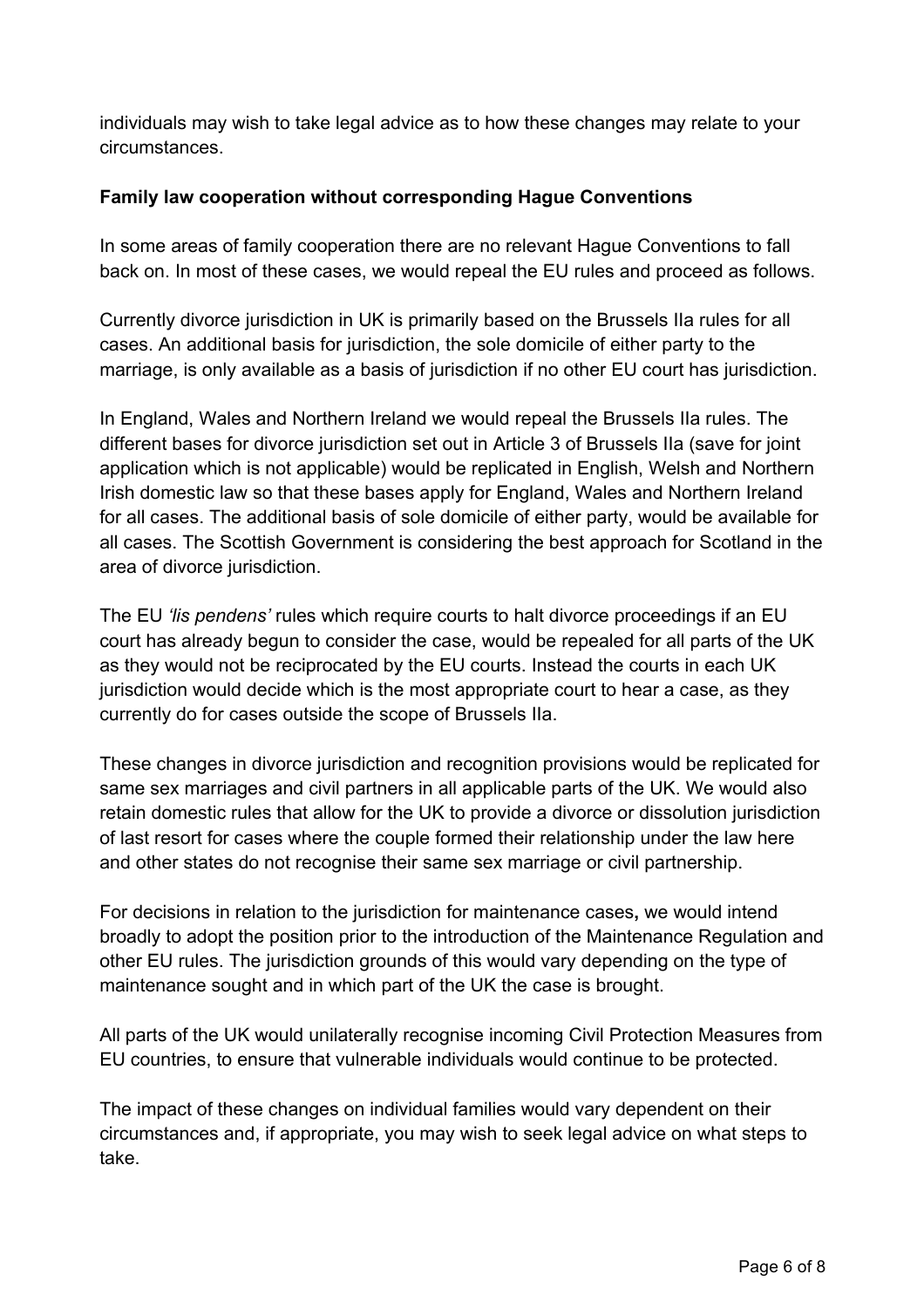# **EU instruments covering both civil and family matters**

We would also repeal the EU Service Regulation and the Taking of Evidence Regulation, which both rely on reciprocity to operate. However, we would apply the equivalent Hague Conventions in this area, to which the vast majority of EU countries are party. Finally, we would repeal the legislation implementing the Mediation Directive and the Legal Aid Directive.

### **The effect on ongoing civil and family cases**

We will seek to provide legal certainty for businesses, families and individuals who are involved in ongoing cases on exit day. Broadly speaking, cases ongoing on exit day will continue to proceed under the current rules. However, we cannot guarantee that EU courts will follow the same principle, nor that EU courts will accept or recognise any judgments stemming from these cases. Individuals with cases in progress on 29 March are encouraged to seek legal advice on how this may affect them.

#### **More information**

This notice is meant for guidance only. You should consider whether you need separate professional advice before making specific preparations.

It is part of the government's ongoing programme of planning for all possible outcomes. We expect to negotiate a successful deal with the EU.

### **EU civil judicial instruments and international agreements**

The UK applies a number of different EU instruments which make up our current civil judicial system. These cover rules for civil and commercial disputes, including insolvency, and for family law matters.

- Brussels Ia Regulation (1215/2012): rules which determine which EU country's courts hear cases in civil and commercial matters (jurisdiction); and rules which enable judgments to be recognised and enforced across borders
- Brussels IIa Regulation (2201/2003): rules about which EU country's courts should decide matrimonial and parental responsibility matters; the recognition and enforcement of judgments; administrative cooperation; and cooperation in child abduction cases
- Maintenance Regulation (4/2009): rules about which EU country's courts should make decisions in maintenance matters; recognition and enforcement of child, spousal and other forms of family maintenance decisions; and administrative cooperation and assistance
- Insolvency Regulation (2015/848): rules about jurisdiction, applicable law and recognition of insolvency proceedings in cross-border insolvencies